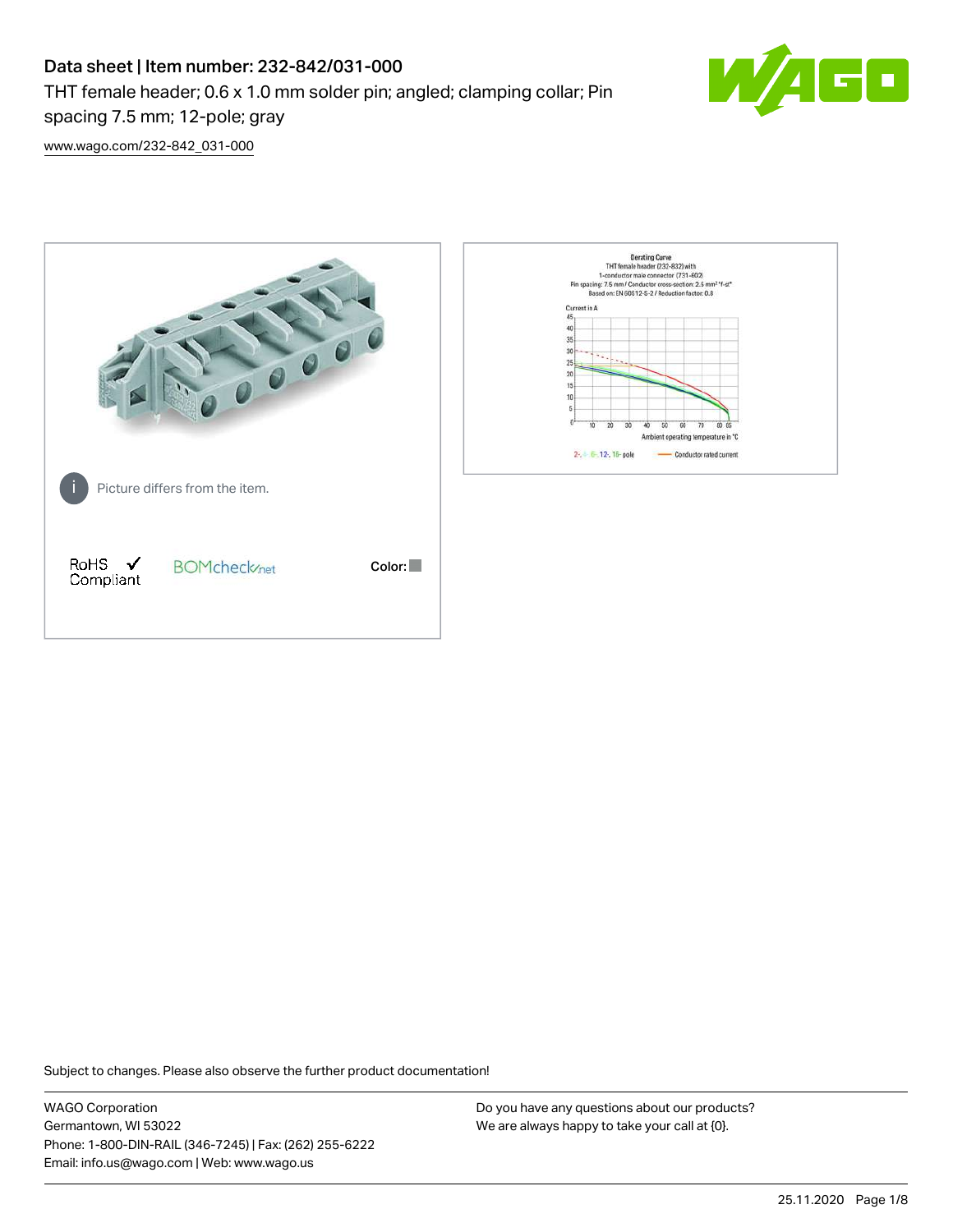



## Item description

- П Horizontal or vertical PCB mounting via straight or angled solder pins
- П For board-to-board and board-to-wire connections
- П Touch-proof PCB outputs
- $\blacksquare$ Easy-to-identify PCB inputs and outputs
- $\blacksquare$ With coding fingers

#### Safety information 1:

The MCS - MULTI CONNECTION SYSTEM includes connectors without breaking capacity in accordance with DIN EN 61984. When used as intended, these connectors must not be connected/disconnected when live or under load. The circuit design should ensure header pins, which can be touched, are not live when unmated.

# Data Electrical data

Subject to changes. Please also observe the further product documentation!

WAGO Corporation Germantown, WI 53022 Phone: 1-800-DIN-RAIL (346-7245) | Fax: (262) 255-6222 Email: info.us@wago.com | Web: www.wago.us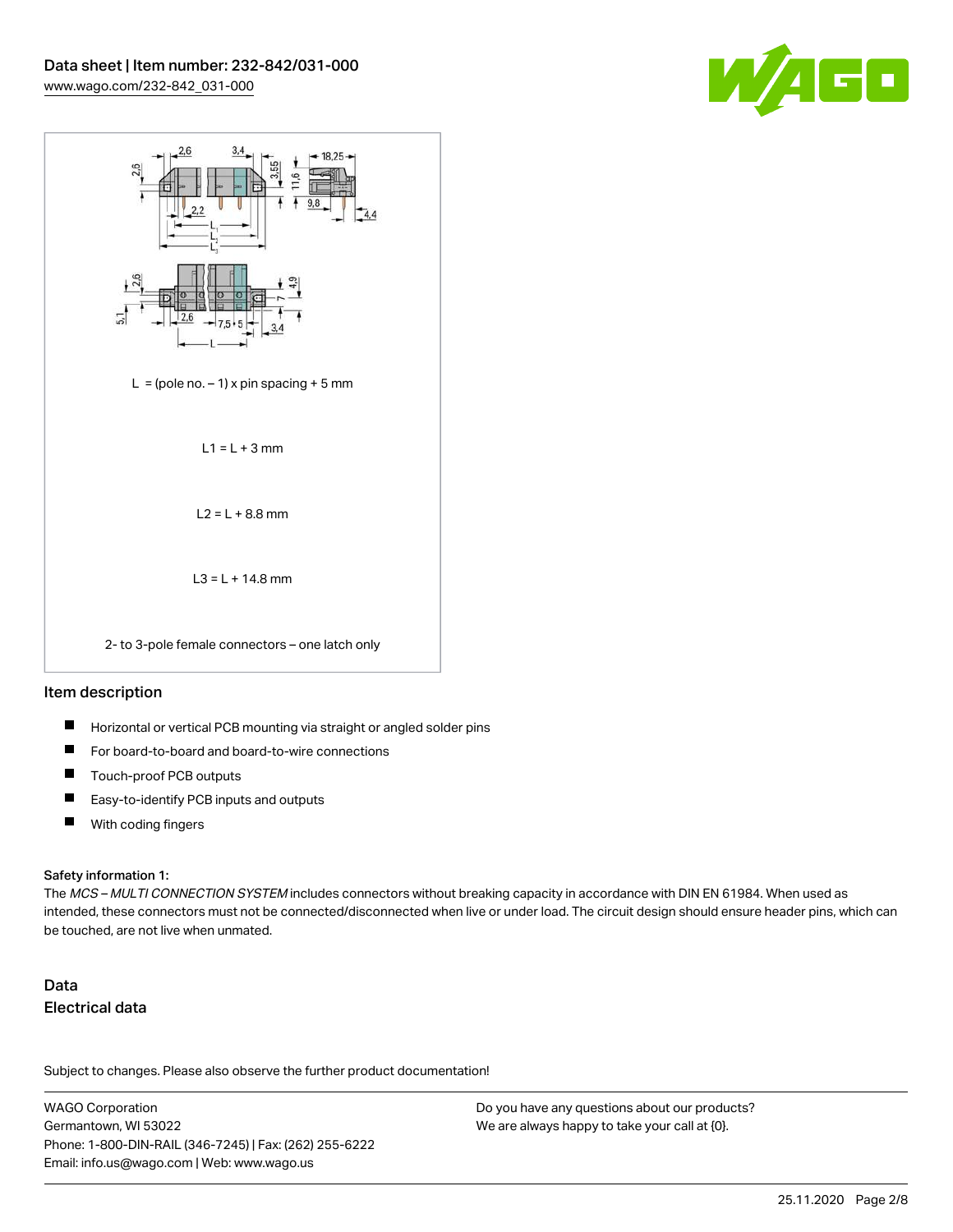

# Ratings per IEC/EN 60664-1

| Ratings per                 | IEC/EN 60664-1                                            |
|-----------------------------|-----------------------------------------------------------|
| Rated voltage (III / 3)     | 500 V                                                     |
| Rated surge voltage (III/3) | 6 <sub>kV</sub>                                           |
| Rated voltage (III/2)       | 630 V                                                     |
| Rated surge voltage (III/2) | 6 <sub>kV</sub>                                           |
| Nominal voltage (II/2)      | 1000 V                                                    |
| Rated surge voltage (II/2)  | 6 <sub>kV</sub>                                           |
| Rated current               | 12A                                                       |
| Legend (ratings)            | (III / 2) ≙ Overvoltage category III / Pollution degree 2 |

# Ratings per UL 1059

| Approvals per                  | UL 1059 |
|--------------------------------|---------|
| Rated voltage UL (Use Group B) | 300 V   |
| Rated current UL (Use Group B) | 15 A    |
| Rated voltage UL (Use Group D) | 300 V   |
| Rated current UL (Use Group D) | 10 A    |

## Ratings per UL 1977

| Rated voltage UL 1977 | 600 V |
|-----------------------|-------|
| Rated current UL 1977 |       |

# Ratings per CSA

| Approvals per                   | CSA   |
|---------------------------------|-------|
| Rated voltage CSA (Use Group B) | 300 V |
| Rated current CSA (Use Group B) | 15 A  |
| Rated voltage CSA (Use Group D) | 300 V |
| Rated current CSA (Use Group D) | 10 A  |

## Connection data

| Pole No.                   | 12 |
|----------------------------|----|
| Total number of potentials |    |
| Number of connection types |    |
| Number of levels           |    |

Subject to changes. Please also observe the further product documentation!

WAGO Corporation Germantown, WI 53022 Phone: 1-800-DIN-RAIL (346-7245) | Fax: (262) 255-6222 Email: info.us@wago.com | Web: www.wago.us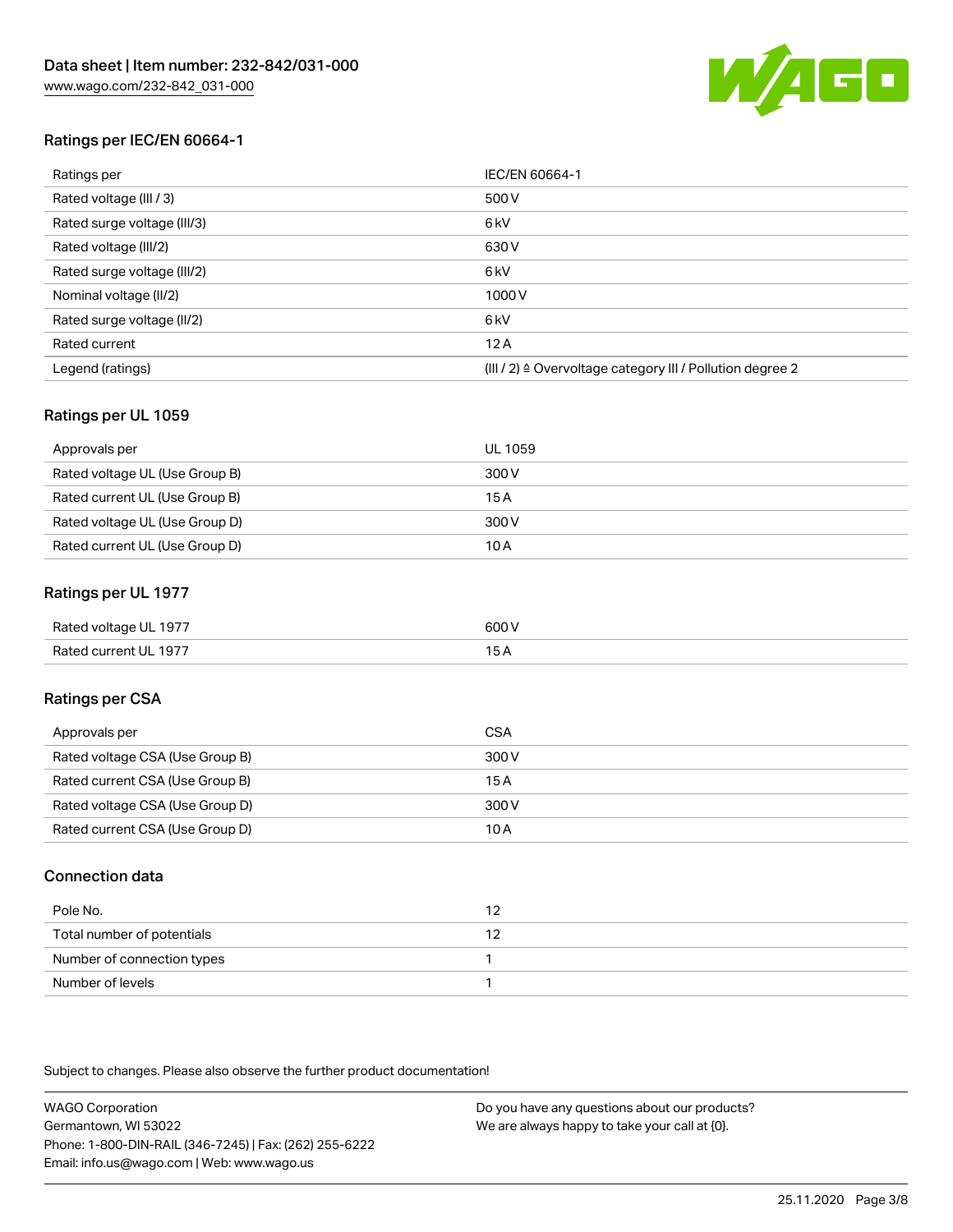

## Physical data

| Pin spacing                          | 7.5 mm / 0.295 inch   |
|--------------------------------------|-----------------------|
| Width                                | 102.3 mm / 4.028 inch |
| Height                               | 16.6 mm / 0.654 inch  |
| Height from the surface              | 11.6 mm / 0.457 inch  |
| Depth                                | 18.25 mm / 0.719 inch |
| Solder pin length                    | 5 mm                  |
| Solder pin dimensions                | $0.6 \times 1$ mm     |
| Drilled hole diameter with tolerance | $1.3$ $(+0.1)$ mm     |

#### Mechanical data

| Mounting type | Mounting flange       |
|---------------|-----------------------|
| Mounting type | Feed-through mounting |
|               | Panel mounting        |

# Plug-in connection

| Contact type (pluggable connector) | Female connector/socket |
|------------------------------------|-------------------------|
| Connector (connection type)        | for PCB                 |
| Mismating protection               | No                      |
| Mating direction to the PCB        |                         |

# PCB contact

| PCB contact                         | THT                                        |  |
|-------------------------------------|--------------------------------------------|--|
| Solder pin arrangement              | over the entire female connector (in-line) |  |
| Number of solder pins per potential |                                            |  |

### Material Data

| Color                       | gray             |
|-----------------------------|------------------|
| Material group              |                  |
| Insulation material         | Polyamide (PA66) |
| Flammability class per UL94 | V <sub>0</sub>   |
| Contact material            | Copper alloy     |
| Contact plating             | tin-plated       |
| Weight                      | 13.8g            |

Subject to changes. Please also observe the further product documentation!

| <b>WAGO Corporation</b>                                | Do you have any questions about our products? |
|--------------------------------------------------------|-----------------------------------------------|
| Germantown, WI 53022                                   | We are always happy to take your call at {0}. |
| Phone: 1-800-DIN-RAIL (346-7245)   Fax: (262) 255-6222 |                                               |
| Email: info.us@wago.com   Web: www.wago.us             |                                               |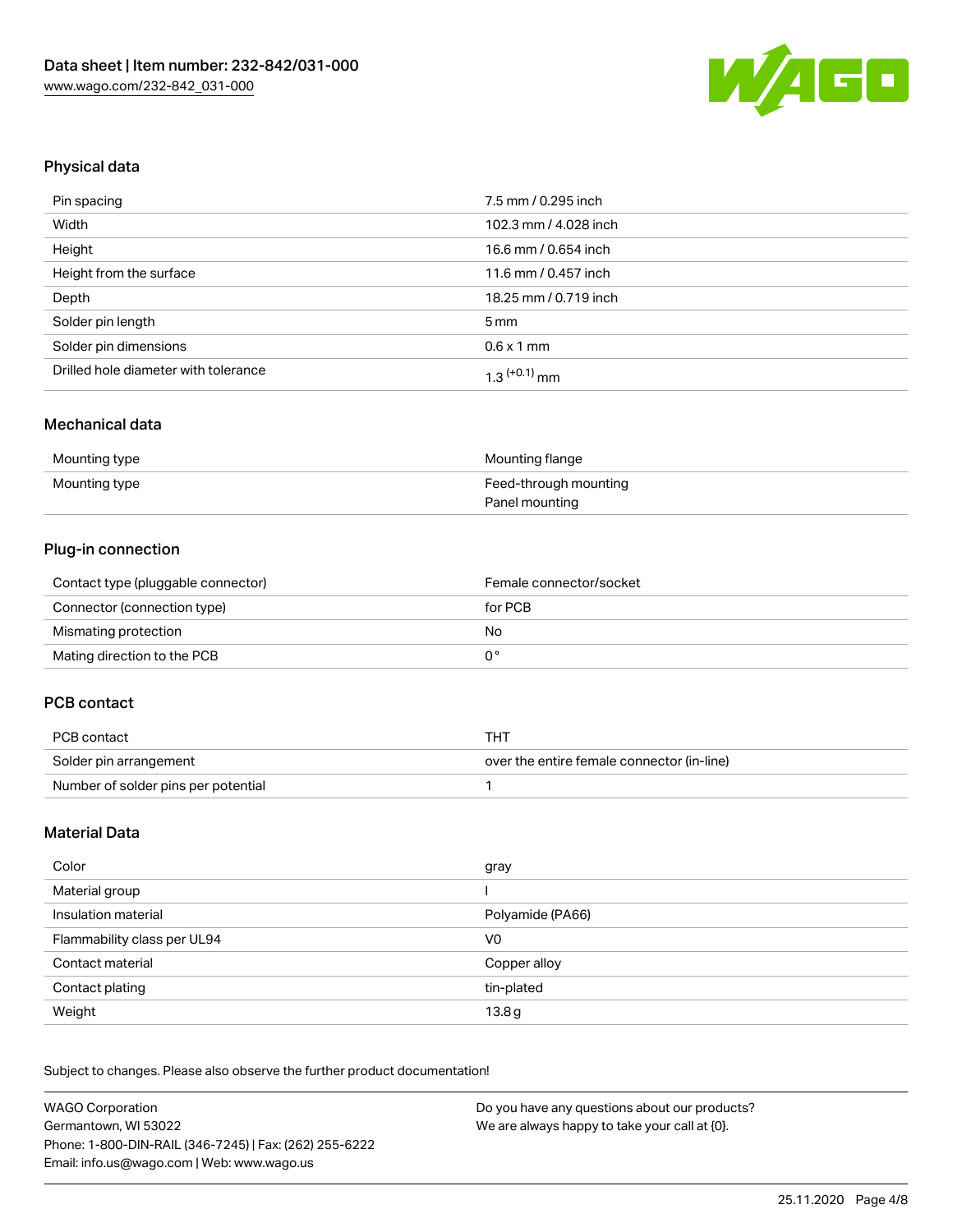[www.wago.com/232-842\\_031-000](http://www.wago.com/232-842_031-000)



### Environmental Requirements

| Limit temperature range<br>$-60+85 °C$<br>the contract of the contract of the contract of the contract of the contract of the contract of the contract of |  |
|-----------------------------------------------------------------------------------------------------------------------------------------------------------|--|
|-----------------------------------------------------------------------------------------------------------------------------------------------------------|--|

### Commercial data

| Packaging type        | BOX           |
|-----------------------|---------------|
| Country of origin     | DE            |
| <b>GTIN</b>           | 4055143578028 |
| Customs tariff number | 85366990990   |

### Approvals / Certificates

#### Ship Approvals

|                 |                                        |                                 | Certificate |
|-----------------|----------------------------------------|---------------------------------|-------------|
| Logo            | Approval                               | <b>Additional Approval Text</b> | name        |
| ABS.            | <b>ABS</b>                             |                                 | $19 -$      |
|                 | American Bureau of Shipping            |                                 | HG15869876- |
|                 |                                        |                                 | <b>PDA</b>  |
|                 |                                        |                                 |             |
|                 | DNV GL                                 |                                 | TAE000016Z  |
|                 |                                        |                                 |             |
|                 | Det Norske Veritas, Germanischer Lloyd |                                 |             |
| <b>DNV-GL</b>   |                                        |                                 |             |
| <b>MARITIME</b> |                                        |                                 |             |

#### UL-Approvals

| Logo                       | Approval                                    | <b>Additional Approval Text</b> | Certificate<br>name |
|----------------------------|---------------------------------------------|---------------------------------|---------------------|
| $\boldsymbol{\mathcal{A}}$ | UR<br>Underwriters Laboratories Inc.        | <b>UL 1059</b>                  | E45172              |
| Э.                         | <b>UR</b><br>Underwriters Laboratories Inc. | <b>UL 1977</b>                  | 20150318-<br>E45171 |

### Counterpart

#### Item no.731-612

1-conductor male connector; 2.5 mm²; Pin spacing 7.5 mm; 12-pole; 2,50 mm²; gray [www.wago.com/731-612](https://www.wago.com/731-612)

Subject to changes. Please also observe the further product documentation!

WAGO Corporation Germantown, WI 53022 Phone: 1-800-DIN-RAIL (346-7245) | Fax: (262) 255-6222 Email: info.us@wago.com | Web: www.wago.us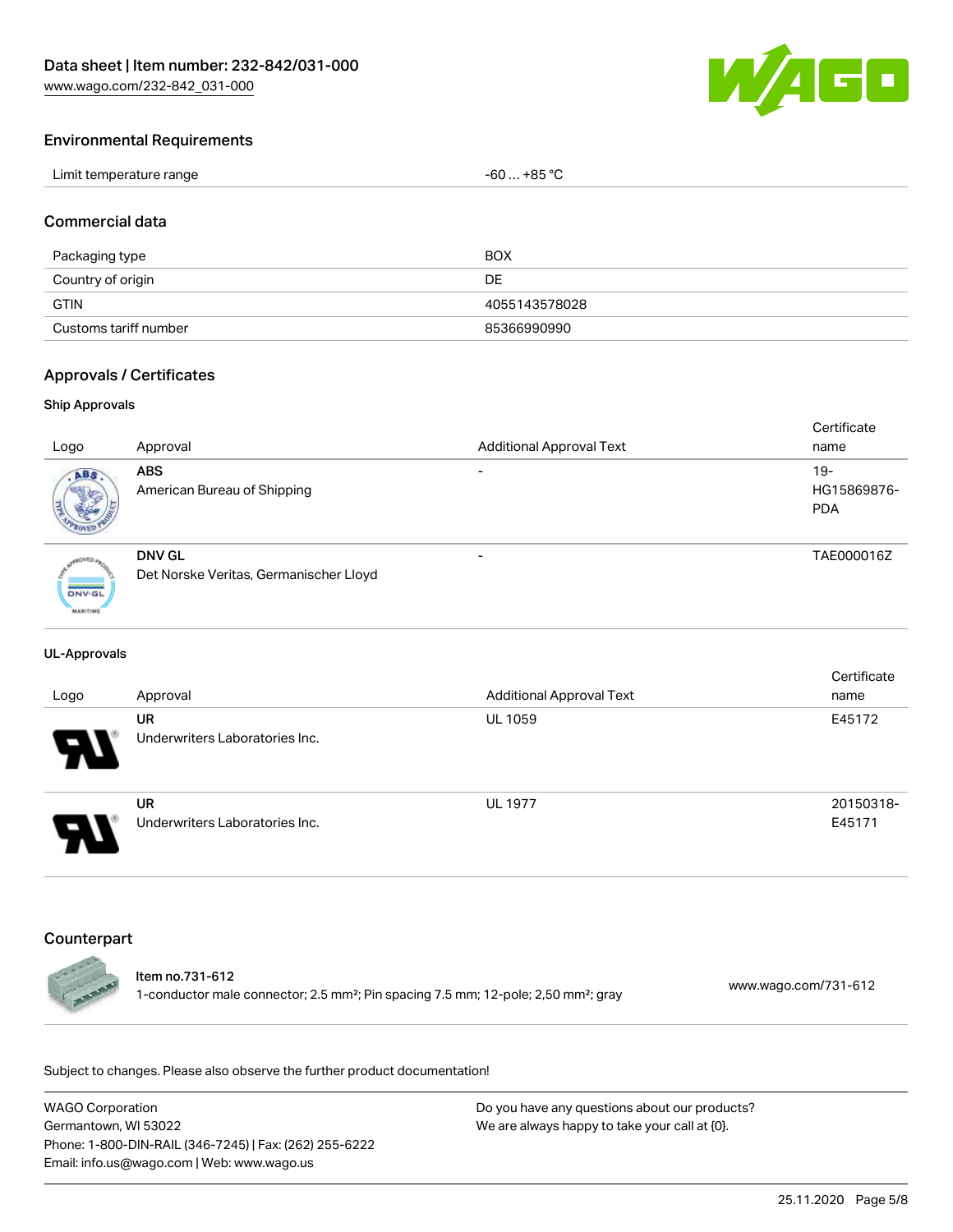

# Compatible products

|                                          | Item no.: 210-833                                                                                       |             |                      | www.wago.com/210-833 |
|------------------------------------------|---------------------------------------------------------------------------------------------------------|-------------|----------------------|----------------------|
|                                          | Marking strips; on reel; 6 mm wide; plain; Self-adhesive; white                                         |             |                      |                      |
|                                          | Item no.: 210-834                                                                                       |             |                      |                      |
|                                          | Marking strips; on reel; 5 mm wide; plain; Self-adhesive; white                                         |             | www.wago.com/210-834 |                      |
| assembling                               |                                                                                                         |             |                      |                      |
|                                          | Item no.: 209-147                                                                                       |             |                      |                      |
|                                          | Self-tapping screw                                                                                      |             |                      | www.wago.com/209-147 |
|                                          | Item no.: 231-194                                                                                       |             |                      |                      |
|                                          | Self-tapping screw; B 2.2x13, fixing hole 1.8 mm Ø                                                      |             |                      | www.wago.com/231-194 |
|                                          | Item no.: 231-195                                                                                       |             |                      |                      |
|                                          | Screw with nut; M2x12; for fixing element                                                               |             |                      | www.wago.com/231-195 |
|                                          | Item no.: 231-295                                                                                       |             |                      |                      |
|                                          | Screw with nut                                                                                          |             |                      | www.wago.com/231-295 |
| check                                    |                                                                                                         |             |                      |                      |
|                                          | Item no.: 210-136                                                                                       |             |                      | www.wago.com/210-136 |
|                                          | Test plug; 2 mm Ø; with 500 mm cable                                                                    |             |                      |                      |
|                                          | Item no.: 210-137                                                                                       |             |                      |                      |
|                                          | Test plug; 2.3 mm Ø; with 500 mm cable                                                                  |             | www.wago.com/210-137 |                      |
|                                          | Item no.: 231-662                                                                                       |             |                      |                      |
|                                          | Test plugs for female connectors; for 7.5 mm and 7.62 mm pin spacing; 2,50 mm <sup>2</sup> ; light gray |             | www.wago.com/231-662 |                      |
|                                          |                                                                                                         |             |                      |                      |
| <b>Downloads</b><br><b>Documentation</b> |                                                                                                         |             |                      |                      |
|                                          |                                                                                                         |             |                      |                      |
| <b>Additional Information</b>            |                                                                                                         |             |                      |                      |
|                                          | Technical explanations                                                                                  | Apr 3, 2019 | pdf<br>3.6 MB        | Download             |

## CAD files

Email: info.us@wago.com | Web: www.wago.us

| <b>PCB Design</b>                                                                                                                                                      |                                               |     |          |  |
|------------------------------------------------------------------------------------------------------------------------------------------------------------------------|-----------------------------------------------|-----|----------|--|
| Symbol and Footprint 232-842/031-000                                                                                                                                   |                                               | URL | Download |  |
| CAx data for your PCB design, consisting of "schematic symbols and PCB footprints",<br>allow easy integration of the WAGO component into your development environment. |                                               |     |          |  |
| Supported formats:                                                                                                                                                     |                                               |     |          |  |
| Subject to changes. Please also observe the further product documentation!                                                                                             |                                               |     |          |  |
| <b>WAGO Corporation</b>                                                                                                                                                | Do you have any questions about our products? |     |          |  |
| Germantown, WI 53022                                                                                                                                                   | We are always happy to take your call at {0}. |     |          |  |
| Phone: 1-800-DIN-RAIL (346-7245)   Fax: (262) 255-6222                                                                                                                 |                                               |     |          |  |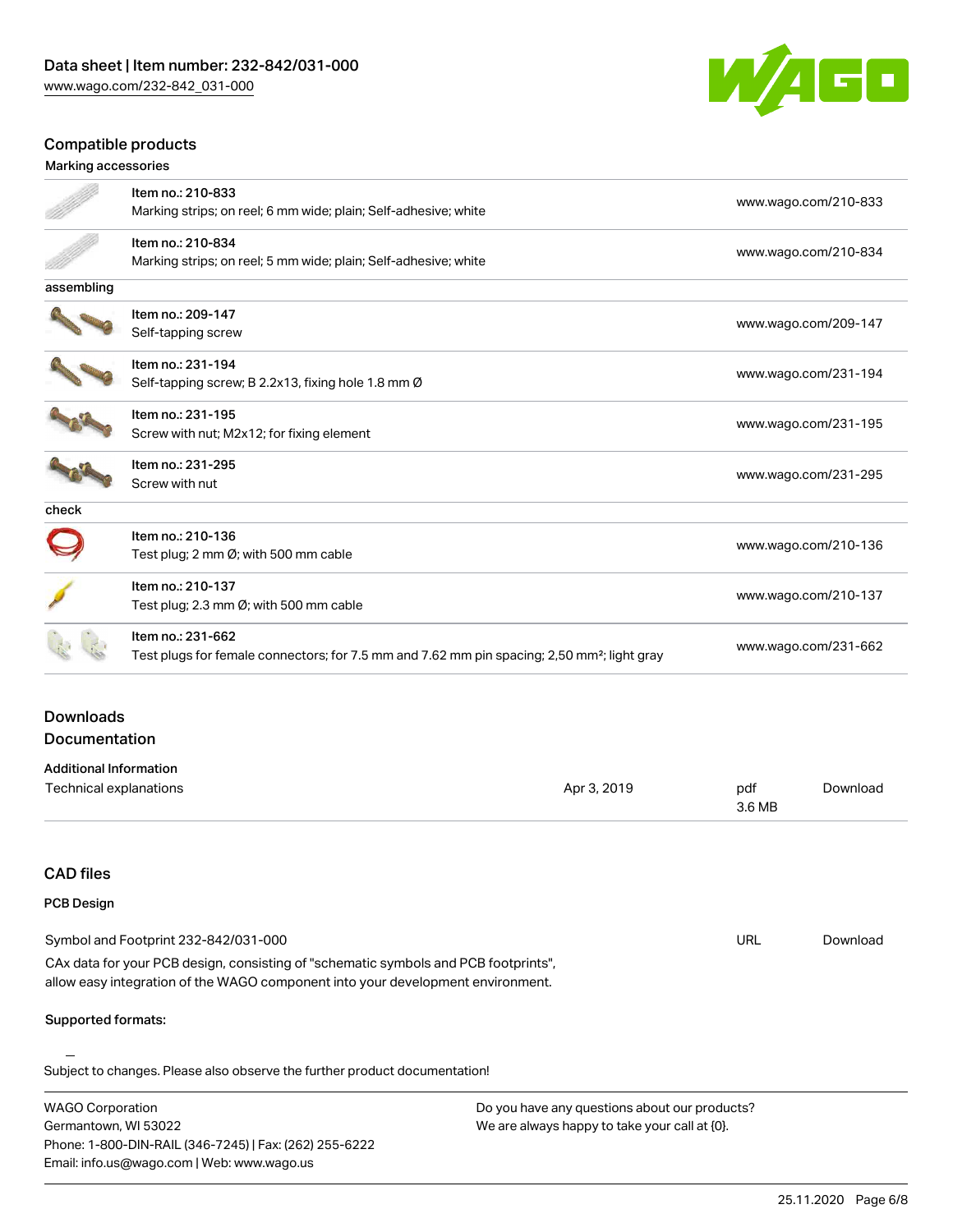- $\blacksquare$ Accel EDA 14 & 15
- $\blacksquare$ Altium 6 to current version
- $\blacksquare$ Cadence Allegro
- $\blacksquare$ **DesignSpark**
- П Eagle Libraries
- $\blacksquare$ KiCad
- $\blacksquare$ Mentor Graphics BoardStation
- $\blacksquare$ Mentor Graphics Design Architect
- $\blacksquare$ Mentor Graphics Design Expedition 99 and 2000
- $\blacksquare$ OrCAD 9.X PCB and Capture
- $\blacksquare$ PADS PowerPCB 3, 3.5, 4.X, and 5.X
- $\blacksquare$ PADS PowerPCB and PowerLogic 3.0
- $\blacksquare$ PCAD 2000, 2001, 2002, 2004, and 2006
- $\blacksquare$ Pulsonix 8.5 or newer
- $\blacksquare$ **STL**
- $\blacksquare$ 3D STEP
- $\blacksquare$ TARGET 3001!
- $\blacksquare$ View Logic ViewDraw
- $\blacksquare$ Quadcept
- П Zuken CadStar 3 and 4
- $\blacksquare$ Zuken CR-5000 and CR-8000

PCB Component Libraries (EDA), PCB CAD Library Ultra Librarian

#### Installation Notes

Application

Subject to changes. Please also observe the further product documentation!

WAGO Corporation Germantown, WI 53022 Phone: 1-800-DIN-RAIL (346-7245) | Fax: (262) 255-6222 Email: info.us@wago.com | Web: www.wago.us